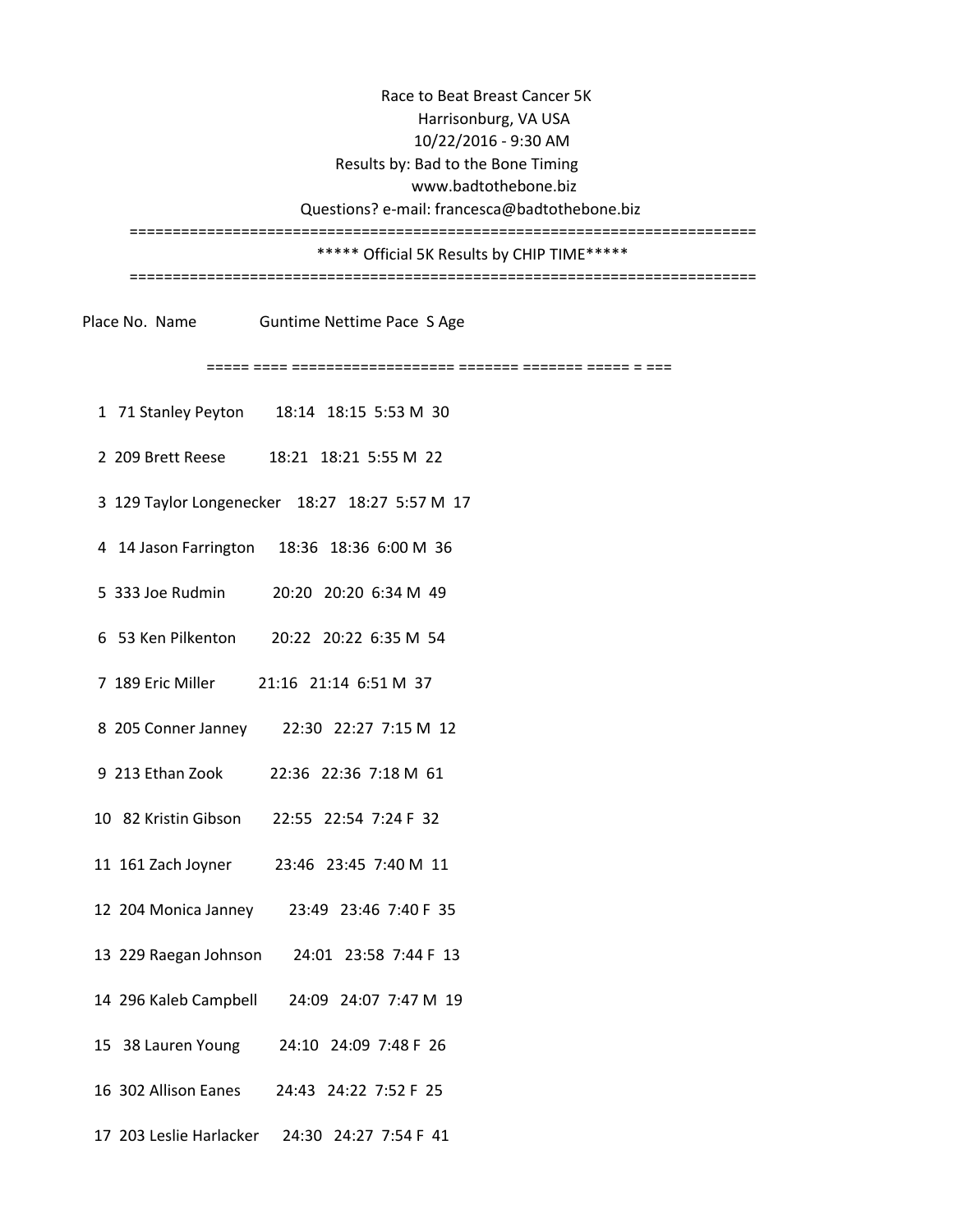| 18 62 Dawn Krall<br>24:43 24:40 7:58 F 47       |
|-------------------------------------------------|
| 24:43 24:41 7:58 F 39<br>19 127 Angela George   |
| 20 118 Nicole Tayman 24:43 24:41 7:58 F 38      |
| 21 232 Molly Whitmore  25:59 24:49 8:01 F 31    |
| 22 198 Joshua Lyons<br>25:11 25:07 8:06 M 22    |
| 23 83 Kevin Gibson 25:19 25:18 8:10 M 33        |
| 24 172 Richard Ruozzi 25:23 25:23 8:11 M 65     |
| 25 134 Connor Williams 25:24 25:23 8:12 M 14    |
| 26 147 Ryan Hernandez 25:34 25:28 8:13 M 20     |
| 27 215 Nate Leslie<br>25:33 25:28 8:13 M 11     |
| 28 290 Chelsea Harman 25:34 25:28 8:13 F 20     |
| 29 95 Sarah Deloney 25:47 25:44 8:18 F 14       |
| 30 328 Rodrigo Vazquez 25:51 25:51 8:21 M 18    |
| 31 310 Cory Armentrout 26:30 26:28 8:33 F 33    |
| 26:42 26:37 8:35 M 41<br>32 59 Matthew Utz      |
| 33 329 Amanda Polk<br>26:48 26:38 8:36 F 37     |
| 34 234 Tate Love 27:00 26:58 8:42 M 41          |
| 35 235 Stuart Love 27:01 27:00 8:43 M 8         |
| 36 307 Sonny Boyers 27:13 27:13 8:47 M 67       |
| 37 285 Rachel Muetterties 27:23 27:21 8:50 F 20 |
| 38 182 Clay Daugherty 27:45 27:37 8:55 M 25     |
| 39 236 Stephanie Bush 27:41 27:38 8:55 F 35     |
| 40 81 Ethan Wilcox 28:22 28:16 9:07 M 9         |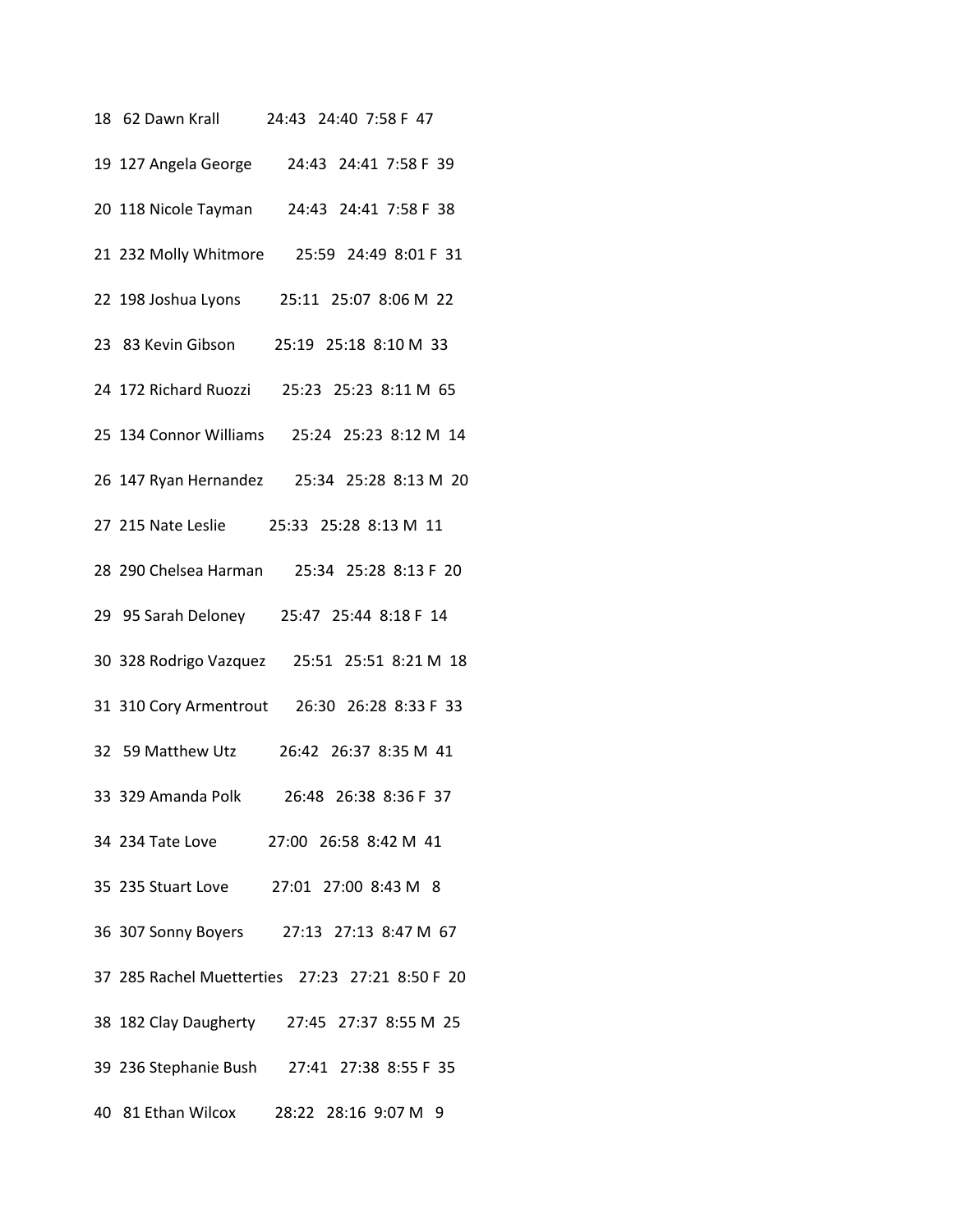| 41 135 Anna Williams 28:26 28:24 9:10 F 39       |
|--------------------------------------------------|
| 42 259 Andy Wood 28:31 28:26 9:11 M 58           |
| 43 25 Brent Miller 28:55 28:38 9:15 M 38         |
| 44 16 Molly Boese 28:52 28:43 9:16 F 25          |
| 45 68 Tyler Thompson 28:58 28:49 9:18 F 28       |
| 46 3 Paige Goebelbecker 29:04 29:04 9:23 F 28    |
| 47 80 Raquel Wilcox 29:11 29:06 9:24 F 34        |
| 48 176 Clark Ritchie 29:22 29:13 9:26 M 40       |
| 49 281 Maggie Kyger 29:35 29:26 9:30 F 60        |
| 50 271 Lindsey Lam 29:35 29:31 9:32 F 25         |
| 51 277 Ben Burke<br>29:33 29:33 9:32 M 7         |
| 52 201 Nicole Moran 29:39 29:34 9:33 F 22        |
| 53 35 Carl Williams 29:43 29:36 9:33 M 35        |
| 54 123 Michael Taft<br>30:02 29:51 9:38 M 28     |
| 55 122 Sarah Brillman 30:03 29:51 9:38 F 24      |
| 56 214 Laura Stuart Leslie 30:05 30:00 9:41 F 44 |
| 57 84 Justin Zenz 30:04 30:01 9:41 M 31          |
| 58 324 Kelsey Harns 30:07 30:03 9:42 F 25        |
| 59 157 Bill Ross 30:05 30:03 9:42 M 62           |
| 60 130 Shelby Longenecker 30:21 30:13 9:45 F 46  |
| 61 164 Courtney Joyner 30:19 30:14 9:45 F 35     |
| 62 308 Carter Atkins 30:15 30:14 9:45 M 12       |
| 63 148 Brett Drozdowski 30:40 30:35 9:52 M 20    |
| 64 39 Erin Tobin 31:24 30:58 10:00 F 37          |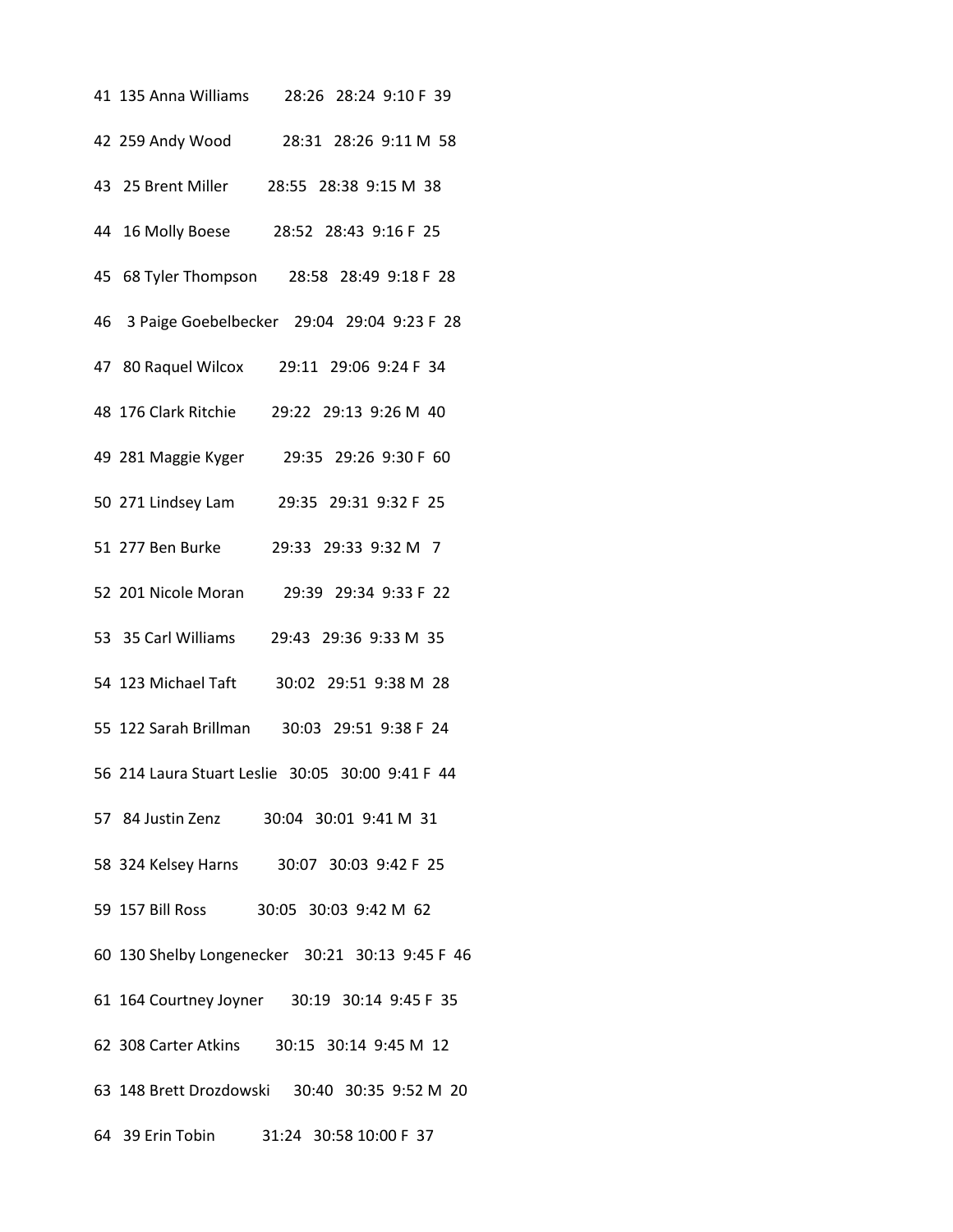| 65 141 Sophia Saliby 31:18 31:11 10:04 F 19       |
|---------------------------------------------------|
| 66 140 Erica Schlauch 31:18 31:12 10:04 F 21      |
| 67 320 Tamara Barnard 31:42 31:38 10:13 F 48      |
| 68 70 Candice Kleinert 31:53 31:44 10:15 F 36     |
| 69 72 Trinda Burkhalter 31:54 31:45 10:15 F 34    |
| 70 270 Brooke Lucas 31:51 31:47 10:15 F 11        |
| 71 171 Greg Arehart 31:58 31:51 10:17 M 44        |
| 72 29 Robert Define 32:04 31:58 10:19 M 34        |
| 32:07 32:02 10:20 F 31<br>73 280 Jessie Ash       |
| 74 279 Kayleigh Brock 32:07 32:03 10:21 F 7       |
| 75 293 Katelyn Chiaino 32:22 32:18 10:26 F 20     |
| 76 321 Parker Layn Barnard 32:32 32:27 10:29 M 29 |
| 77 31 George Gillies 32:39 32:31 10:30 M 64       |
| 78 278 Shawn Brock<br>32:36 32:32 10:30 F 36      |
| 79 230 Leyna Damico 33:11 32:36 10:31 F 30        |
| 80 142 Jeannine Rossi<br>32:40 32:37 10:32 F 19   |
| 81 231 Moriah Klages 33:12 32:37 10:32 F 31       |
| 82 183 Carl Crocker 33:22 33:11 10:42 M 49        |
| 83 158 Kathy Perry 33:13 33:11 10:42 F 63         |
| 84 48 Joele Clar 33:34 33:18 10:45 F 50           |
| 85 47 Amanda Simmons 33:34 33:19 10:45 F 41       |
| 86 4 Amy Judy 33:22 33:21 10:46 F 43              |
| 87 36 Andrea Williams 33:37 33:31 10:49 F 32      |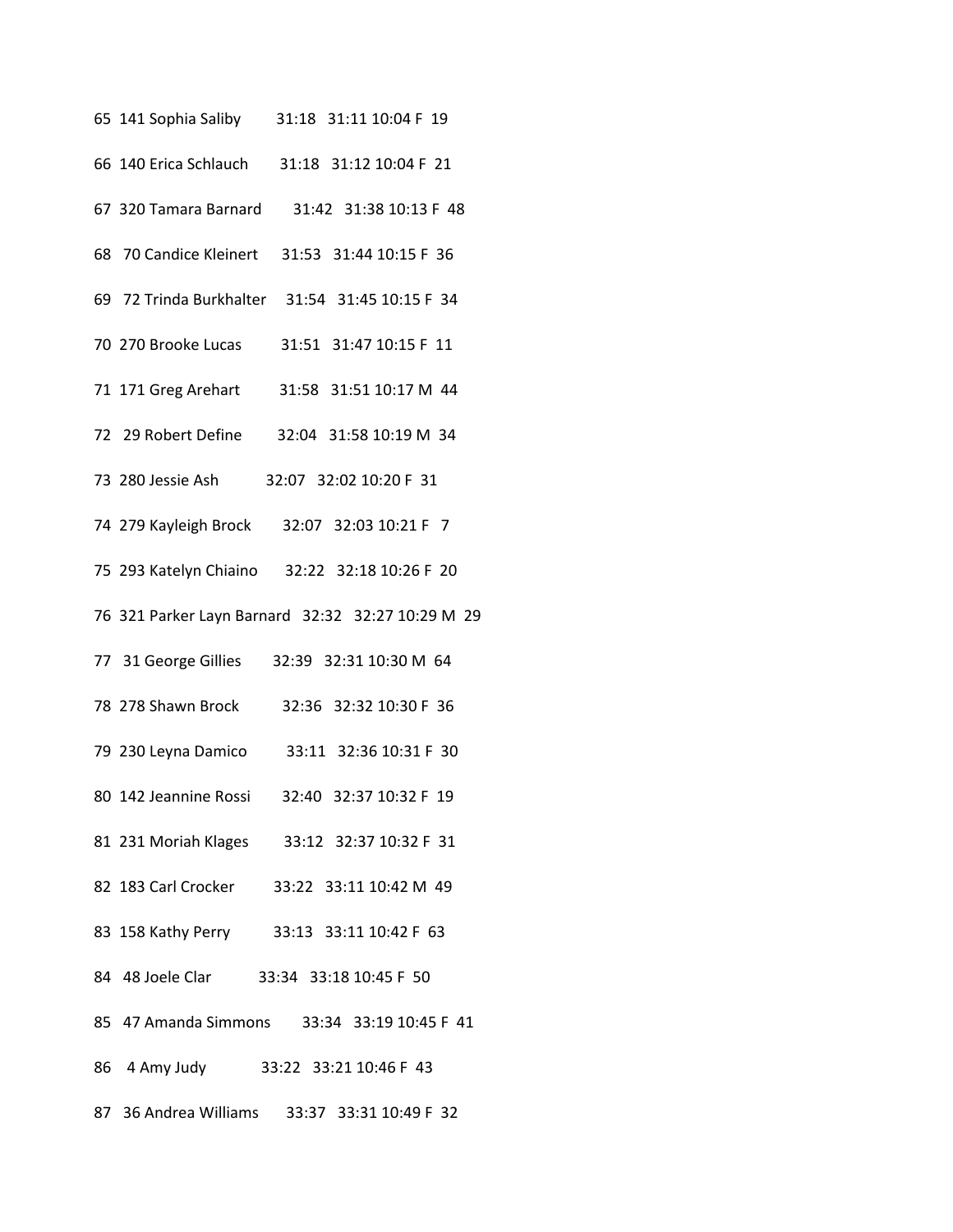| 88 207 Jeremy Donnell 34:55 34:17 11:04 M 40      |
|---------------------------------------------------|
| 89 133 Jonathan Williams 34:19 34:17 11:04 M 39   |
| 90 163 Hunter Joyner 34:29 34:22 11:05 M 10       |
| 91 273 Deanna Lam 34:36 34:32 11:09 F 48          |
| 92 169 Sally Parsley 34:39 34:37 11:10 F 46       |
| 93 37 Ld Slusser 35:00 34:49 11:14 F 42           |
| 94 117 Krista Parrish 35:32 35:24 11:25 F 31      |
| 95 180 Leah Hamrick 35:47 35:28 11:27 F 23        |
| 96 51 Sachi Pilkenton 35:39 35:32 11:28 F 60      |
| 97 105 Lavonia Beauzieux 35:40 35:35 11:29 F 33   |
| 98 291 Grant Grieco 35:42 35:37 11:30 M 21        |
| 99 323 Griffin Vinarski 35:42 35:37 11:30 M 21    |
| 100 97 Patty Snyder 36:19 36:11 11:41 F 57        |
| 101 52 Raina Pilkenton 37:02 36:56 11:55 F 21     |
| 102 212 Kimberly Leckwatch 37:04 37:01 11:57 F 30 |
| 103 115 Todd Leitzel<br>37:57 37:46 12:11 M 49    |
| 104 116 Stacey Leitzel 37:57 37:47 12:11 F 48     |
| 105 18 Retha Baer 38:11 37:57 12:15 F 67          |
| 106 206 Cara Tabor 38:43 38:02 12:17 F 30         |
| 107 202 Christy Tabor 38:44 38:04 12:17 F 42      |
| 108 106 Bill Lennex 39:13 38:49 12:32 M 67        |
| 109 15 Gloria Howell 39:07 38:59 12:35 F 61       |
| 110 66 Amanda Stempihar 39:14 39:04 12:37 F 39    |
| 111 28 Judith Wentz 39:15 39:05 12:37 F 60        |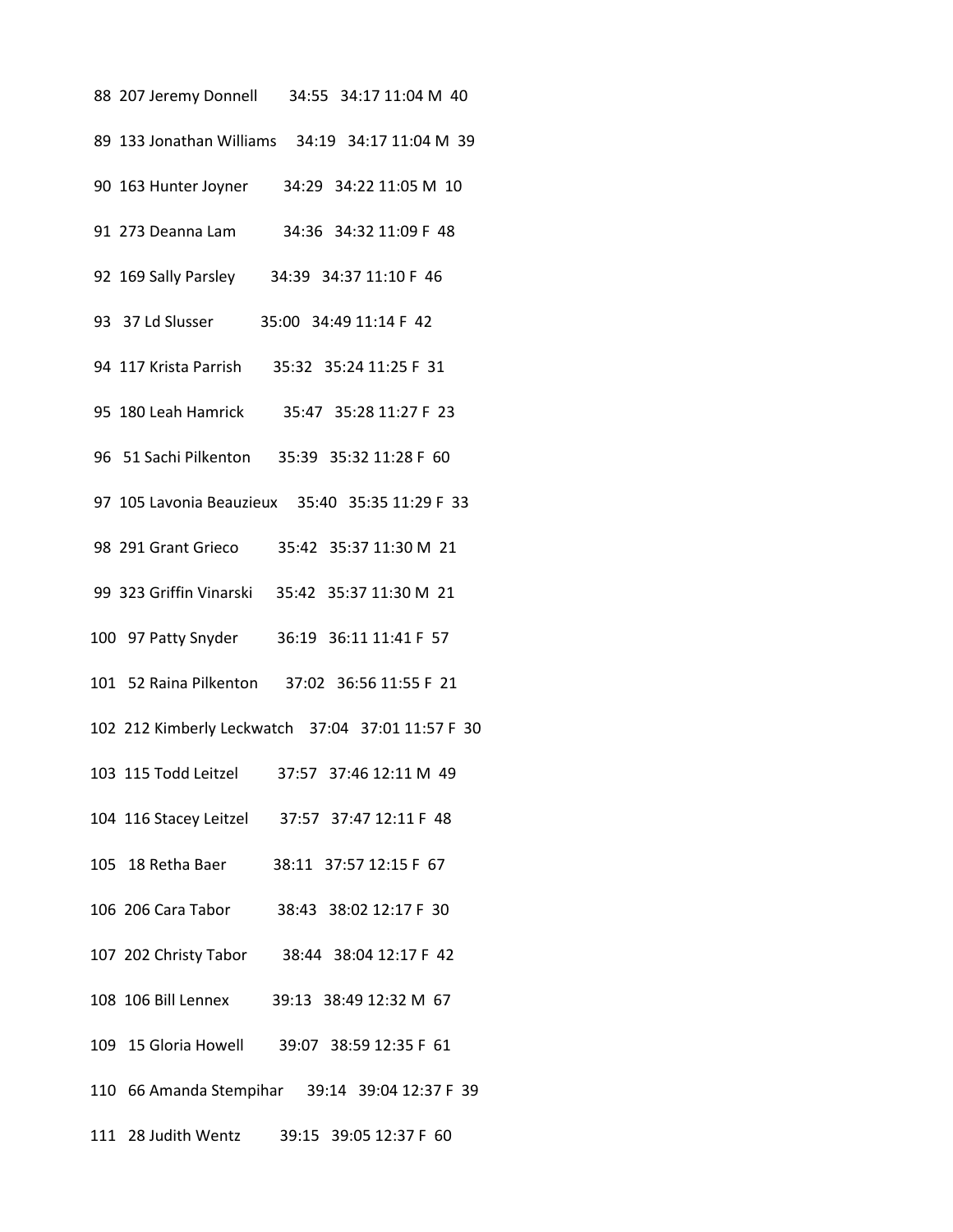| 112 192 Robert Frysinger 40:10 39:57 12:54 M 29    |
|----------------------------------------------------|
| 113 193 Cassandra Frysinger 40:09 39:58 12:54 F 30 |
| 114 136 Maria Martinez 40:36 40:28 13:04 F 26      |
| 115 303 Camila Pandolfi 41:00 40:39 13:07 F 27     |
| 116 50 Gina Carderelli 41:02 40:51 13:11 F 29      |
| 117 24 Pamela Lewis 41:08 40:53 13:11 F 41         |
| 118 153 Toni Steele 41:09 40:54 13:12 F 56         |
| 119 155 Grady Ruckman 41:09 40:54 13:12 M 31       |
| 120 181 Toni Ferny 41:12 40:54 13:12 F 51          |
| 121 154 Lynn Steele 41:10 40:55 13:12 M 60         |
| 122 162 Jim Joyner 41:11 41:03 13:15 M 39          |
| 123 297 Asha Depoy 41:59 41:39 13:27 F 28          |
| 124 160 Alyssa Tavernia 45:19 41:43 13:28 F 46     |
| 125 1 Daniel Robinson 45:18 41:45 13:28 M 34       |
| 126 2 Kimberly Robinson 45:18 41:45 13:28 F 33     |
| 127 137 Butch Proctor 41:54 41:47 13:29 M 72       |
| 128 175 Hannah Cubbage 41:50 41:50 13:30 F 15      |
| 129 152 Terry Dowdy 45:38 42:02 13:34 F 36         |
| 130 107 Pat Lennex 42:28 42:04 13:34 F 66          |
| 131 65 Angela Dowdy 45:38 42:04 13:35 F 36         |
| 132 261 Michael Davis 44:01 43:42 14:06 M 35       |
| 133 262 Lane Davis 44:01 43:42 14:06 F 35          |
| 134 267 Taylor Myers 44:43 44:14 14:16 F 10        |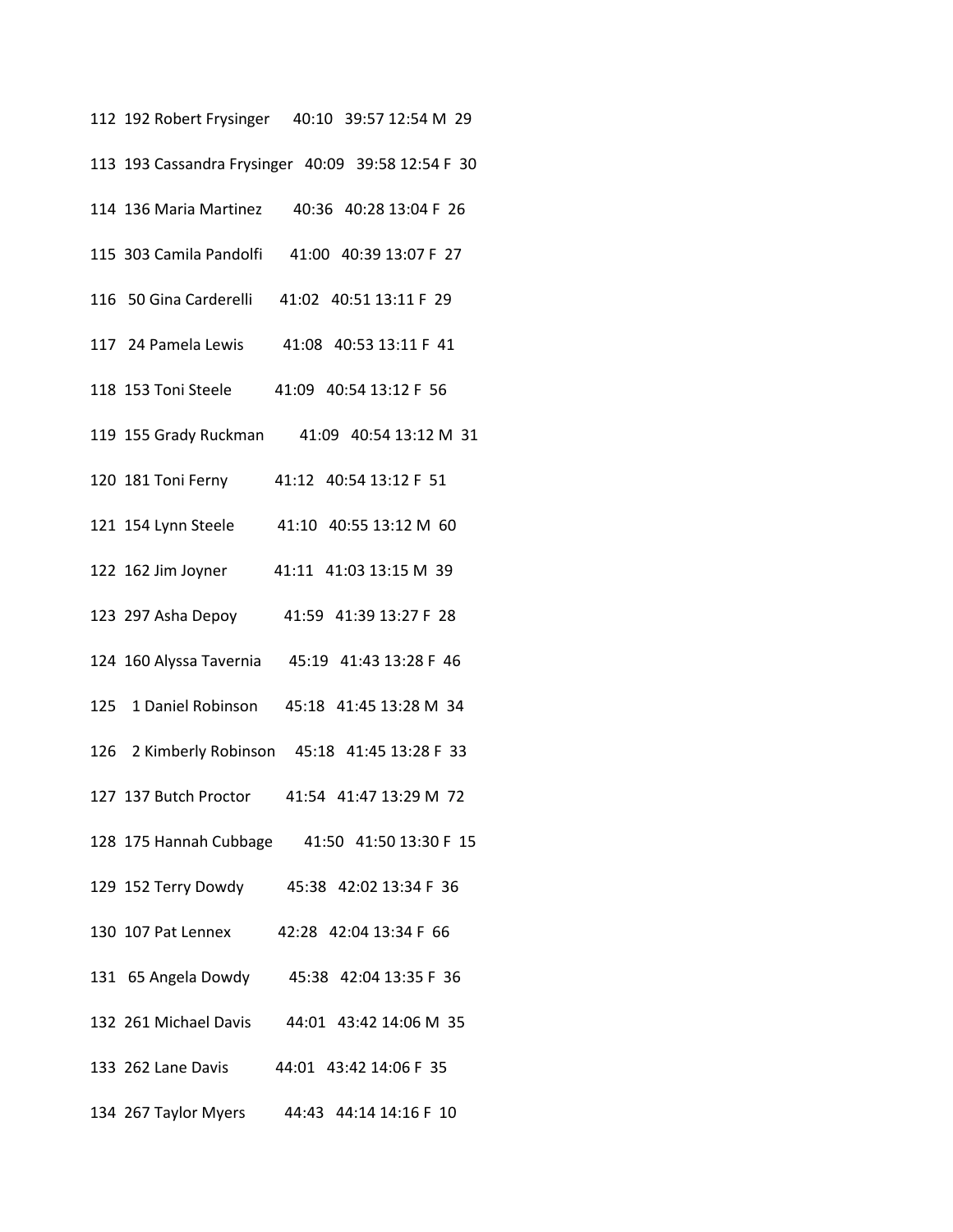| 135 61 Andrew Bothel<br>45:46 45:01 14:32 M 33   |
|--------------------------------------------------|
| 136 139 Courtney Siffert 46:13 45:50 14:47 F 20  |
| 137 237 David Moore<br>46:13 45:50 14:47 M 24    |
| 46:18 46:04 14:52 F 63<br>138 156 Debbie Ross    |
| 139 292 Andrea Derflinger 46:13 46:10 14:54 F 20 |
| 140 219 Joseph Lockey 46:54 46:14 14:55 M 16     |
| 46:44 46:21 14:57 F 29<br>141 254 Britany Batton |
| 142 245 Molly Munden 46:49 46:25 14:59 F 29      |
| 143 243 Sabrina Sherman 46:50 46:26 14:59 F 34   |
| 144 159 Ernie Perry 46:50 46:35 15:02 M 63       |
| 145 244 Ryleigh Sherman 46:38 46:38 15:03 F 10   |
| 146 272 Lauren Lam<br>46:54 46:46 15:05 F 16     |
| 46:57 46:57 15:09 F 16<br>147 252 Kayla Gordon   |
| 148 274 Trenton Kyger<br>47:07 47:04 15:11 M 25  |
| 149 275 Morgan Kyger<br>47:07 47:04 15:11 F 26   |
| 47:40 47:16 15:15 M 4<br>150 304 Arian Conley    |
| 151 110 Andrew Foltz 47:40 47:17 15:15 M 26      |
| 152 40 Sarah Turner 48:36 47:35 15:21 F 36       |
| 153 41 Michael Turner 48:36 47:35 15:21 M 39     |
| 154 174 Amy Painter 49:13 48:18 15:35 F 39       |
| 155 67 Jackie Addison 48:35 48:18 15:35 F 42     |
| 156 221 Amber Whetzel 49:13 48:20 15:36 F 33     |
| 157 309 Rich Armentrout 48:35 48:32 15:40 M 52   |
| 158 132 Kimberly Wright 48:54 48:36 15:41 F 51   |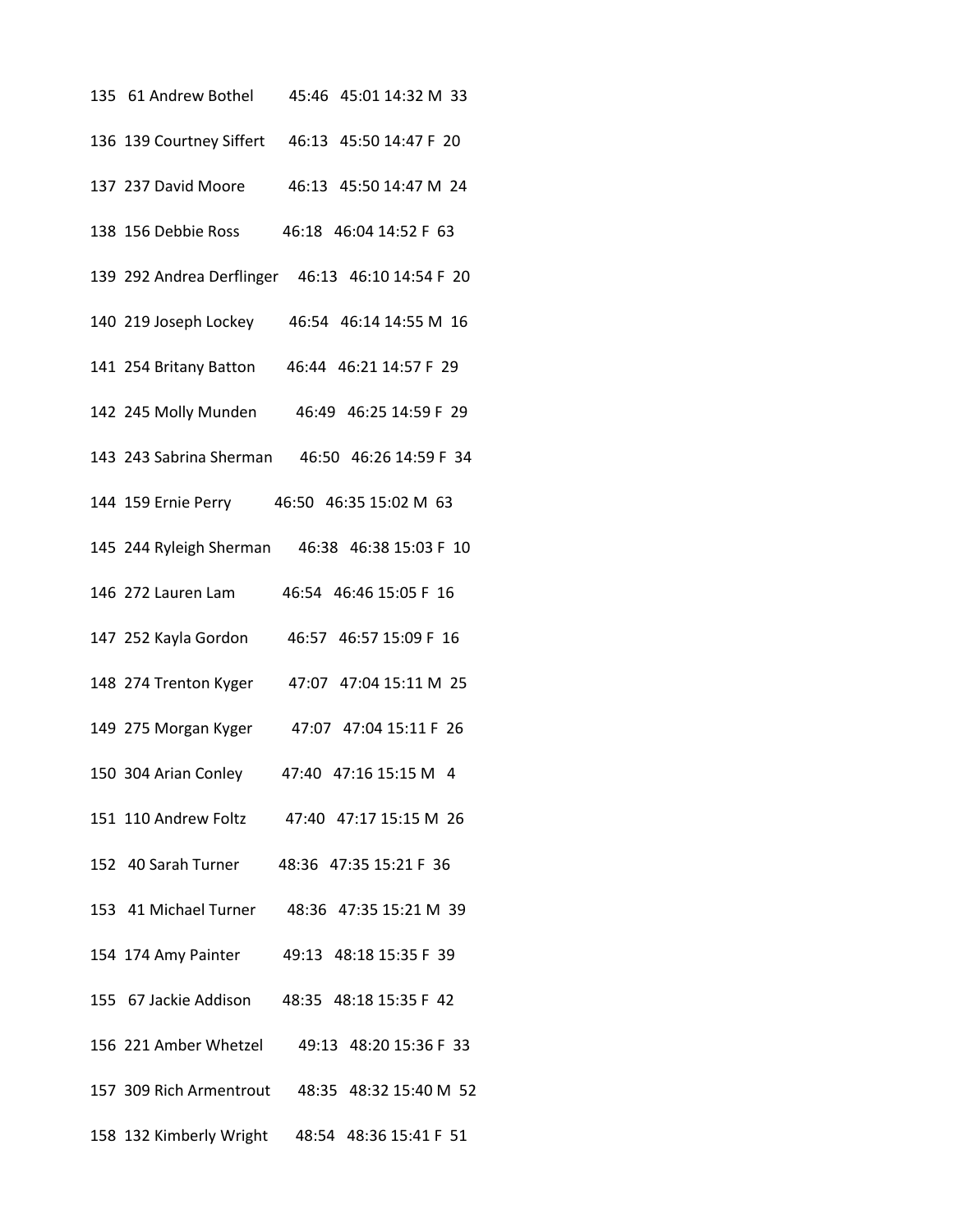| 159 269 Ginger Myers 49:42 49:12 15:52 F 45        |
|----------------------------------------------------|
| 160 143 Erin O'Loughlin 49:32 49:12 15:53 F 20     |
| 161 265 Ann Royer 49:41 49:12 15:53 F 60           |
| 162 144 Kelly Mead 49:33 49:13 15:53 F 19          |
| 49:35 49:24 15:57 F 72<br>163 184 Ellen Rymer      |
| 164 257 Nelly Romero 49:52 49:31 15:59 F 32        |
| 165 108 Vickie Wendt 50:05 49:31 15:59 F 56        |
| 166 263 Jessica Pellerito 49:52 49:31 15:59 F 24   |
| 167 45 Linda Labbe 50:10 49:33 15:59 F 52          |
| 168 256 Belkis Romero 49:56 49:34 16:00 F 29       |
| 169 44 Brenda Black 50:07 49:37 16:01 F 53         |
| 170 255 Federica Pandolfi 49:59 49:37 16:01 F 26   |
| 171 121 Susan Hepner 50:15 50:01 16:08 F 56        |
| 172 210 Kara Porter 51:44 50:50 16:24 F 31         |
| 173 300 Amy Showalter 51:44 50:51 16:24 F 31       |
| 174 220 Ashtin Whetzel 51:54 51:00 16:27 F 10      |
| 175 301 Maria Swartzentrube 51:53 51:00 16:28 F 27 |
| 176 170 Jackie Slye 51:30 51:14 16:32 F 58         |
| 177 103 Kylie Palmer 51:51 51:29 16:37 F 11        |
| 178 299 Scott Showalter 52:22 51:30 16:37 M 33     |
| 179 100 Deanna Pickford 51:51 51:30 16:37 F 49     |
| 180 239 Patricia Craft 51:55 51:39 16:40 F 58      |
| 181 104 June Hosaflook 52:05 51:43 16:41 F 68      |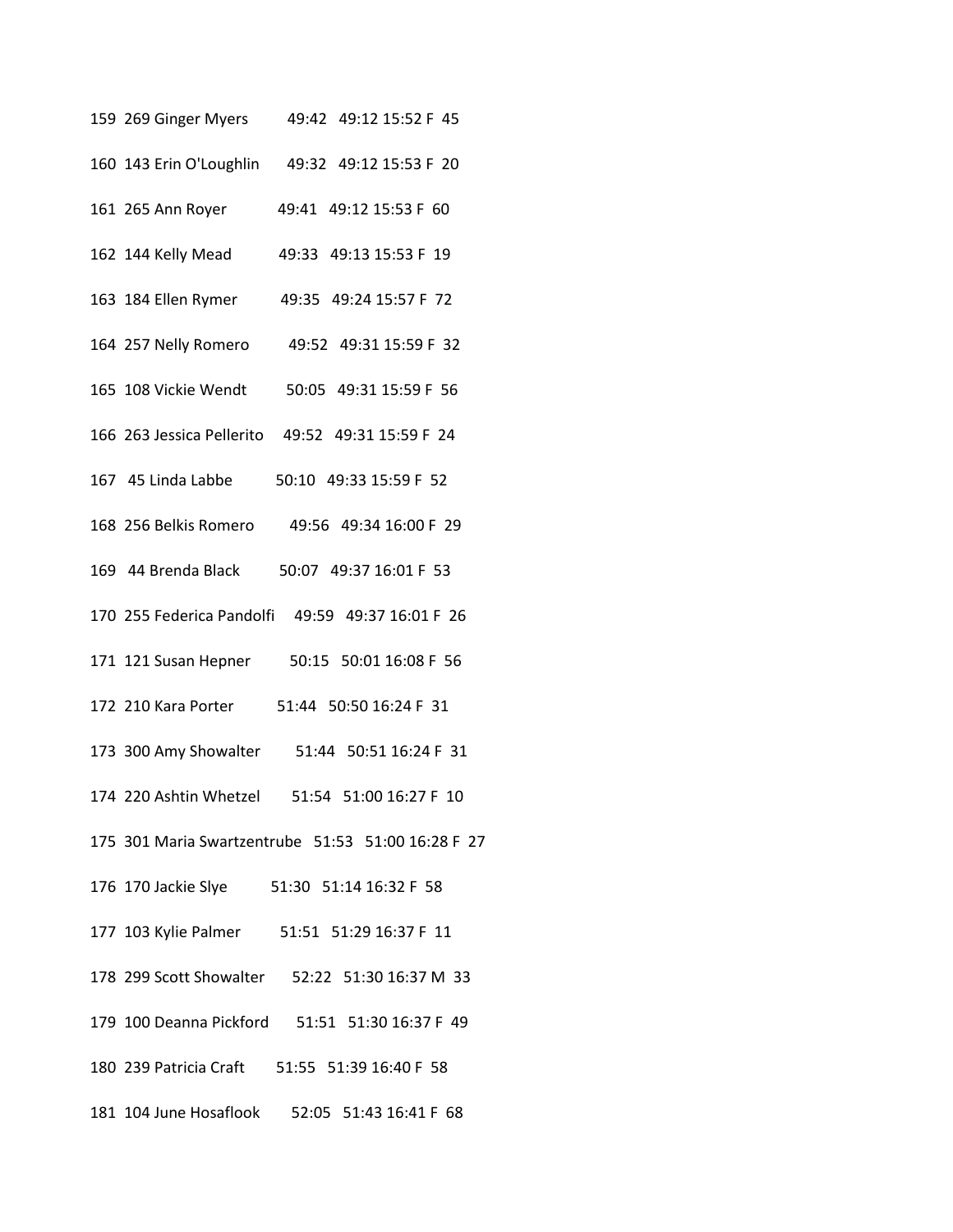| 182 49 Patricia Randolph 52:22 52:12 16:51 F 56 |
|-------------------------------------------------|
| 183 233 Carrie Martell 52:56 52:17 16:52 F 33   |
| 184 186 Jodi Kressley 52:38 52:26 16:55 F 44    |
| 185 185 Christy Rymer 52:38 52:27 16:56 F 51    |
| 186 32 Dondra Holsinger 53:43 52:55 17:04 F 48  |
| 187 200 David Miller 53:21 53:01 17:06 M 9      |
| 188 17 Amanda Cecil 53:42 53:29 17:16 F 26      |
| 189 217 Phillip Lockey 54:11 53:31 17:16 M 12   |
| 190 60 Lauren Bothel 54:44 53:38 17:18 F 32     |
| 191 331 Deanna Boomer 54:20 54:00 17:26 F 53    |
| 192 195 Shamika Hayes 54:20 54:01 17:26 F 33    |
| 193 197 Stephanie Austin 54:23 54:04 17:27 F 32 |
| 194 99 Jessica Williams 54:58 54:23 17:33 F 32  |
| 195 305 Bryan Stange 54:54 54:25 17:34 M 31     |
| 196 306 Ashley Stange 54:54 54:26 17:34 F 29    |
| 197 113 Courtney Magner 55:12 54:39 17:38 F 24  |
| 198 238 Stephanie Magner 55:15 54:42 17:39 F 46 |
| 199 335 Nancy Robayo 56:06 55:08 17:48 F 60     |
| 200 124 Shavonne Stuart 56:19 55:09 17:48 F 36  |
| 201 126 Savannah Hill 56:19 55:10 17:48 F 28    |
| 202 125 Shameka Thomas 56:19 55:10 17:48 F 33   |
| 203 258 Patrick Marr 55:54 55:17 17:50 M 18     |
| 204 78 Andrea Fleisher 55:40 55:22 17:52 F 30   |
| 205 79 Mallory Bowers 55:41 55:22 17:52 F 29    |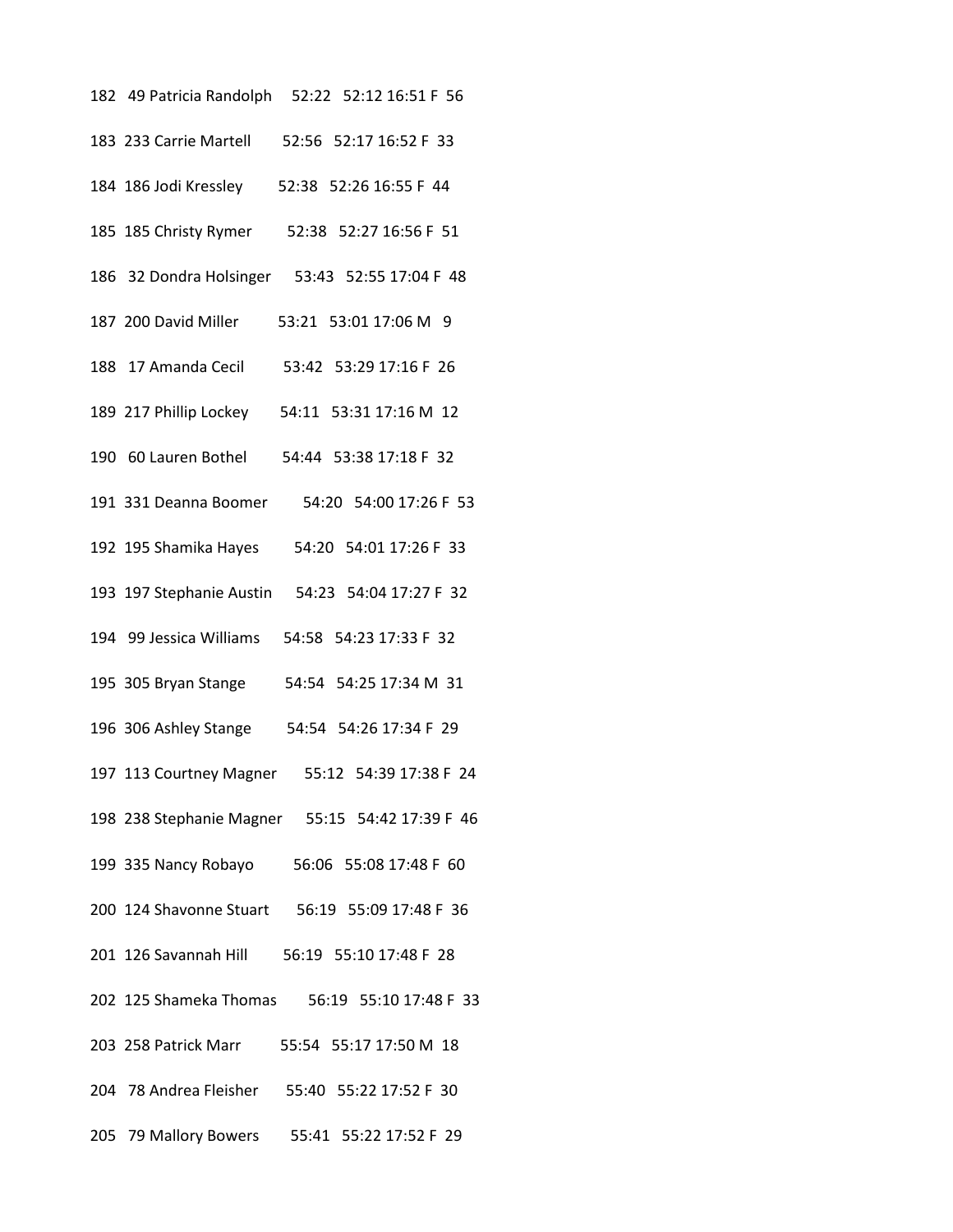206 77 Amelia Hall 55:39 55:22 17:52 F 63 207 73 Sanda Racca 55:40 55:23 17:52 F 27 208 76 Brittany Hoover 55:41 55:23 17:52 F 24 209 6 Heather Kelly 55:37 55:24 17:52 F 27 210 75 Olivia Loker 55:41 55:24 17:53 F 14 211 298 William Ingram 56:05 55:25 17:53 M 43 212 218 Laura Minni Lockey 56:05 55:25 17:53 F 54 213 109 Ashleigh Foltz 56:02 55:38 17:57 F 23 214 111 Melody Fitzwater 56:04 55:51 18:01 F 54 215 187 Lori Acker 56:04 55:51 18:01 F 55 216 283 Bella Pizzoli 56:21 55:53 18:02 F 19 217 150 Lindsey Blanchetti 56:21 55:54 18:02 F 20 218 151 Ariana Abousaeedi 56:21 55:54 18:02 F 19 219 241 Kaydence Williams 56:35 56:02 18:05 F 8 220 138 Laura Salt 56:28 56:03 18:05 F 20 221 146 Rachel McAlduff 56:28 56:03 18:05 F 20 222 23 Amy Burke 56:42 56:05 18:06 F 61 223 21 Kathy Burke 56:42 56:05 18:06 F 60 224 248 Katie May 56:38 56:08 18:07 F 36 225 311 Mikayla Martin 57:06 56:09 18:07 F 17 226 313 Sarah Janowski 57:06 56:09 18:07 F 31 227 249 Kalib May 56:39 56:09 18:07 M 6 228 318 David Curtin 57:06 56:10 18:07 M 30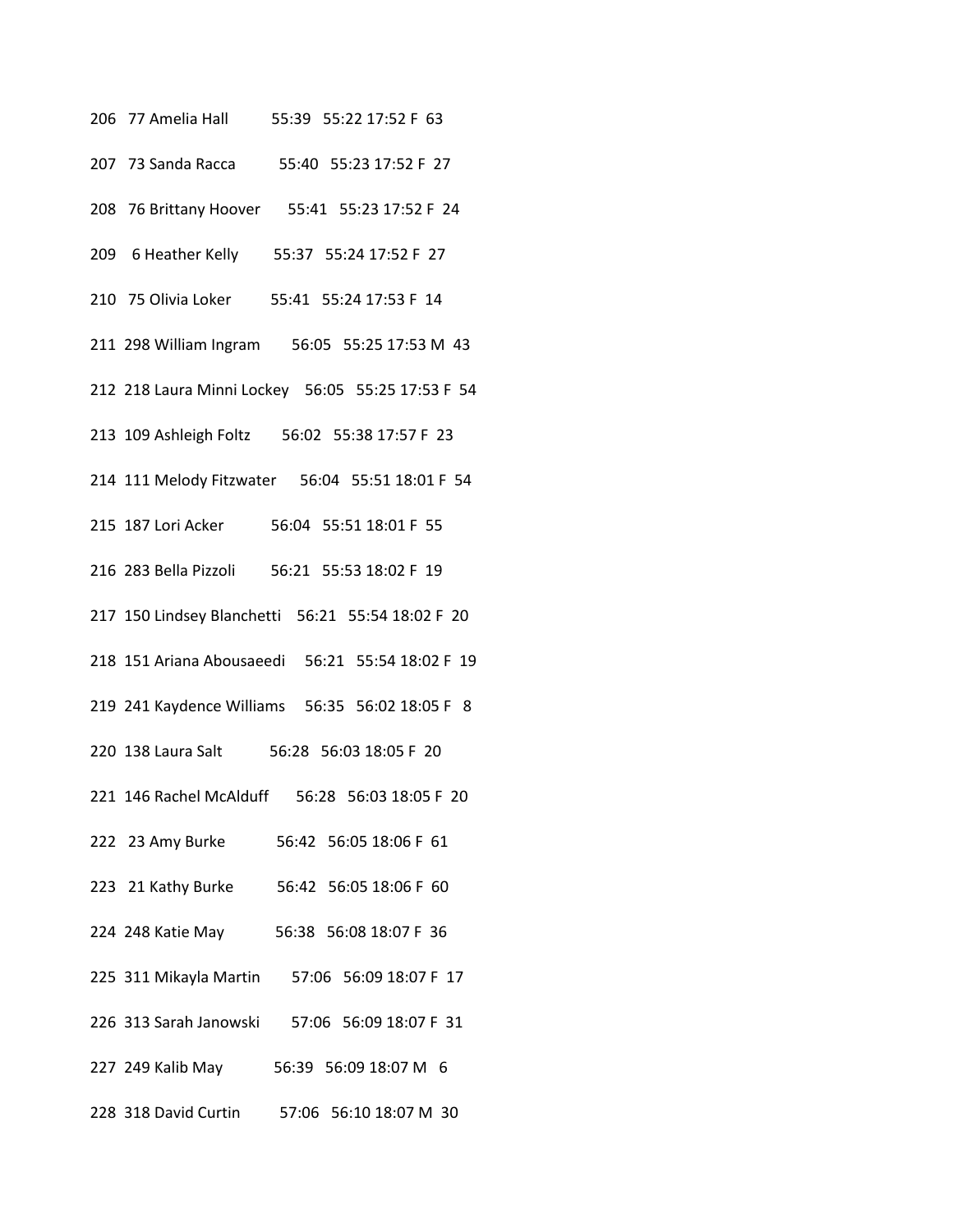| 229 317 Kim Dellinger 57:13 56:16 18:09 F 48     |
|--------------------------------------------------|
| 230 312 Autumn Martin 57:15 56:18 18:10 F 34     |
| 231 56 Daja Foxx 56:43 56:22 18:11 F 17          |
| 232 54 Lakeya Grooms<br>56:44 56:23 18:12 F 36   |
| 233 55 Nikkie McCoy<br>56:44 56:24 18:12 F 41    |
| 234 222 Lauryn Shirkey 57:18 56:26 18:13 F 18    |
| 235 227 Cassie Conley 57:17 56:27 18:13 F 22     |
| 236 225 Claire Mathias 57:19 56:27 18:13 F 9     |
| 237 224 Missy Mathias 57:20 56:27 18:13 F 37     |
| 238 226 Chloe Mathias 57:20 56:28 18:13 F 12     |
| 239 228 Annette Conley 57:21 56:29 18:13 F 50    |
| 240 20 Glenn Crawford<br>57:18 56:40 18:17 M 58  |
| 241 22 Leslie Crawford 57:19 56:41 18:17 F 58    |
| 242 34 Alison Raines<br>57:22 56:46 18:19 F 55   |
| 243 33 Neil Raines<br>57:22 56:47 18:19 M 55     |
| 244 199 Misty Miller<br>57:10 56:49 18:20 F 43   |
| 245 253 Macie Clements 59:00 57:06 18:26 F 15    |
| 246 242 Catherine Slusher 59:01 57:07 18:26 F 57 |
| 247 264 Kim Miller 57:27 57:09 18:27 F 59        |
| 248 294 Yuxiao Cao 57:41 57:29 18:33 F 20        |
| 249 282 Ziling Xu 57:39 57:30 18:33 F 20         |
| 250 330 Perla Vazquez 58:11 57:40 18:36 F 9      |
| 251 327 Daniel Barrios 58:35 58:07 18:45 M 42    |
| 252 287 Guanru Lu 58:32 58:21 18:50 F 21         |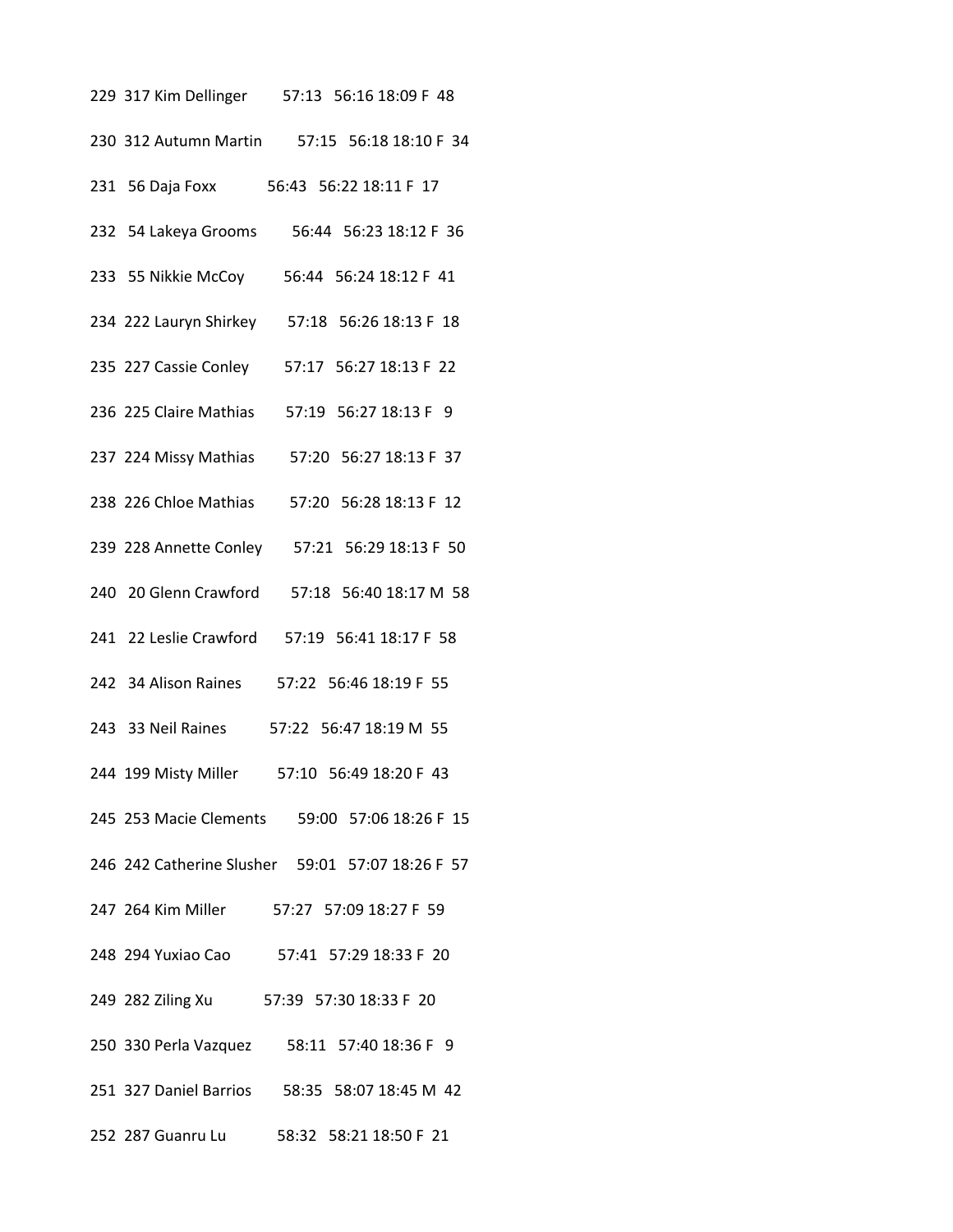253 289 Nan Jiang 58:33 58:22 18:50 F 21 254 250 Serenity Gordon 58:59 58:28 18:52 F 9 255 251 Lindsey Gordon 58:59 58:29 18:52 F 32 256 63 Jasmine Mendez 59:07 58:50 18:59 F 17 257 247 Daniel Miller 59:25 58:51 18:59 M 33 258 326 Sandra Sifuentes 59:20 58:51 18:59 F 41 259 246 Rachel Miller 59:25 58:52 19:00 F 26 260 325 Veronica Saldivar 59:24 58:53 19:00 F 43 261 332 Cristal Vazquez 59:24 58:55 19:01 F 14 262 85 Heather Wimer 1:00:01 59:13 19:06 F 27 263 90 Allie Lawrence 1:00:01 59:13 19:07 F 25 264 191 Kitty Cabana 1:00:58 1:00:31 19:32 F 42 265 190 Martha Ringwald 1:01:00 1:00:34 19:32 F 40 266 96 Becky Deloney 1:00:59 1:00:34 19:33 F 44 267 119 Vicente Throngard 1:01:44 1:01:11 19:45 M 51 268 69 Heather Mills 1:01:39 1:01:12 19:45 F 40 269 120 Megan Throngard 1:01:45 1:01:14 19:45 F 38 270 188 Anne Byrd 1:01:52 1:01:19 19:47 F 65 271 101 Cindy Campbell 1:02:10 1:01:22 19:48 F 55 272 102 Cathy Roadcap 1:02:10 1:01:23 19:48 F 57 273 128 Susan Versen 1:01:59 1:01:25 19:49 F 45 274 167 Andi Arndt 1:01:59 1:01:26 19:49 F 46 275 168 Mary Ann Young 1:02:12 1:01:27 19:50 F 54